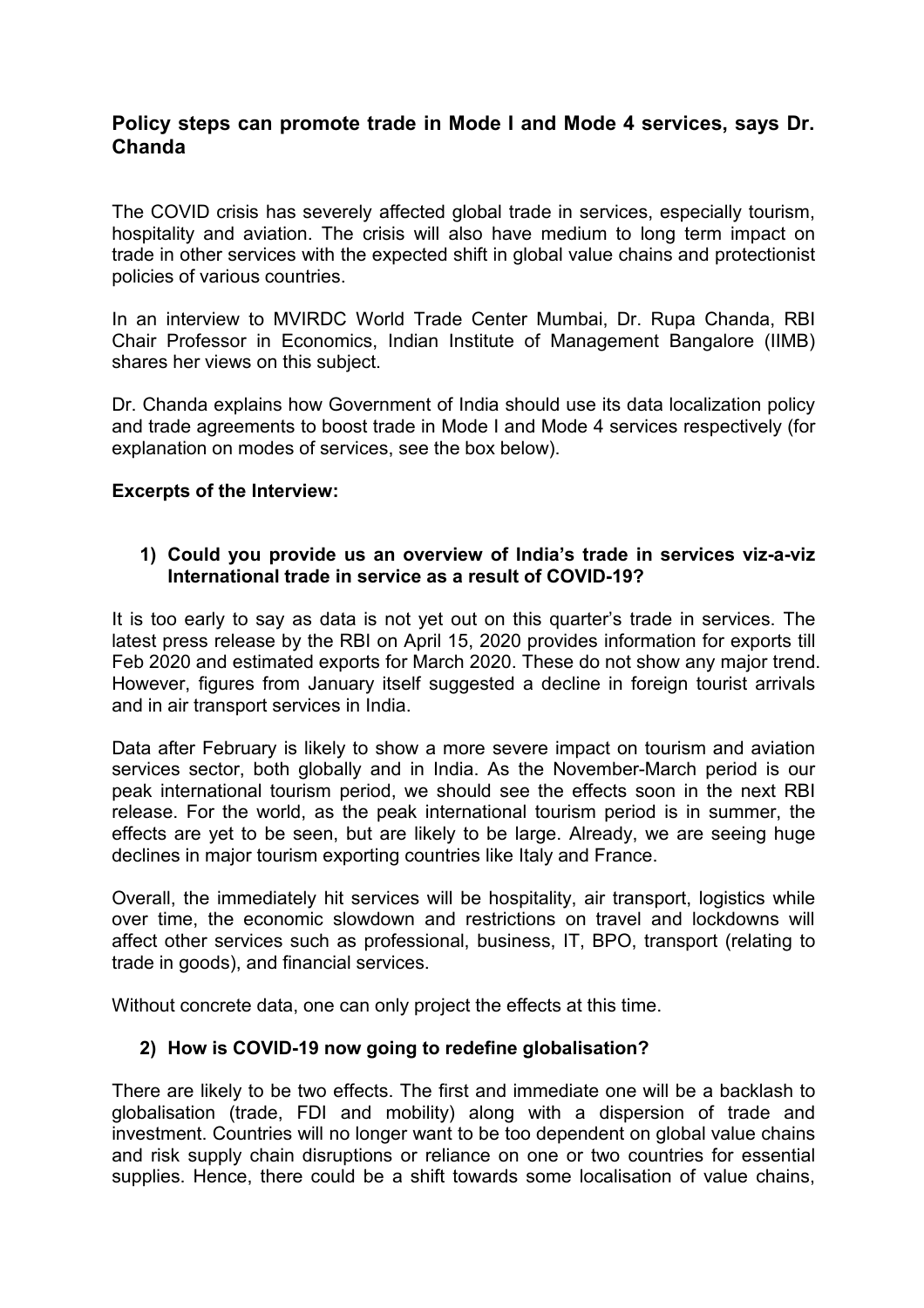some dispersion of activities to more countries, and a search for more countries to which investment can be relocated.

There could be more restrictions on imports to increase self-sufficiency in strategic and essential goods, or restrictions on exports on national security and such grounds. There will be more restrictions on immigration. Countries may also impose more conditions on FDI depending on the source country and target sector. Globalisation will slow down.

#### **3) How can MSMEs take advantage of the growing needs of the global healthcare sector?**

There will be and have been growing opportunities (even pre-COVID) for MSMEs and startups in the healthcare sector. These range from being parts of the supply chain in manufacturing of health sector related products (masks, gowns, gloves, kits) to providing innovative and niche services like monitoring apps, data analysis, diagnostics etc. There are opportunities for health-tech startups where MSMEs can play a role. However, to take advantage of these growing needs, the usual constraints that affect MSMEs, mainly access to credit, technology upgradation, access to markets and information networks, links to lead firms and branding, have to be addressed with support from government and industry bodies.

#### **4) How should India reposition itself in the post-COVID-19 world economic order with respect to services trade?**

In services trade, India is likely to be affected in different ways depending on the mode of supply. Mode 1 could see growth going ahead as there is a shift to online consumption of services and travel restrictions increase, forcing a substitution to cross-border supply. However, this will also mean that India needs to be better prepared with data protection regulation as our services exports will counter this regulatory challenge in other countries. Also, our own proposed data localisation requirements could affect export opportunities through Mode 1.

Mode 2 will take a hit in case of tourism services and medical value travel. India will need to invest in infrastructure, standards, and perception management to overcome challenges that this mode will face from travelers. Mode 3 could see new opportunities as companies look to relocate from China to other countries, both in manufacturing and services. India will need to compete with other developing countries to attract these investments. Its success will depend on its business environment. There could also be Mode 3 services export opportunities for Indian companies with more countries looking to attract investments and declining asset costs due to economic slowdown.

Finally, Mode 4 will face challenges with likely restrictions on mobility and visas. India will need to find partners which complement India's demographics and availability of manpower in different services. It needs to leverage its existing and prospective bilateral agreements in services to facilitate Mode 4 exports in selected services and occupations. Bilateral labour agreements with well-defined return provisions, limits on stay could be a way forward.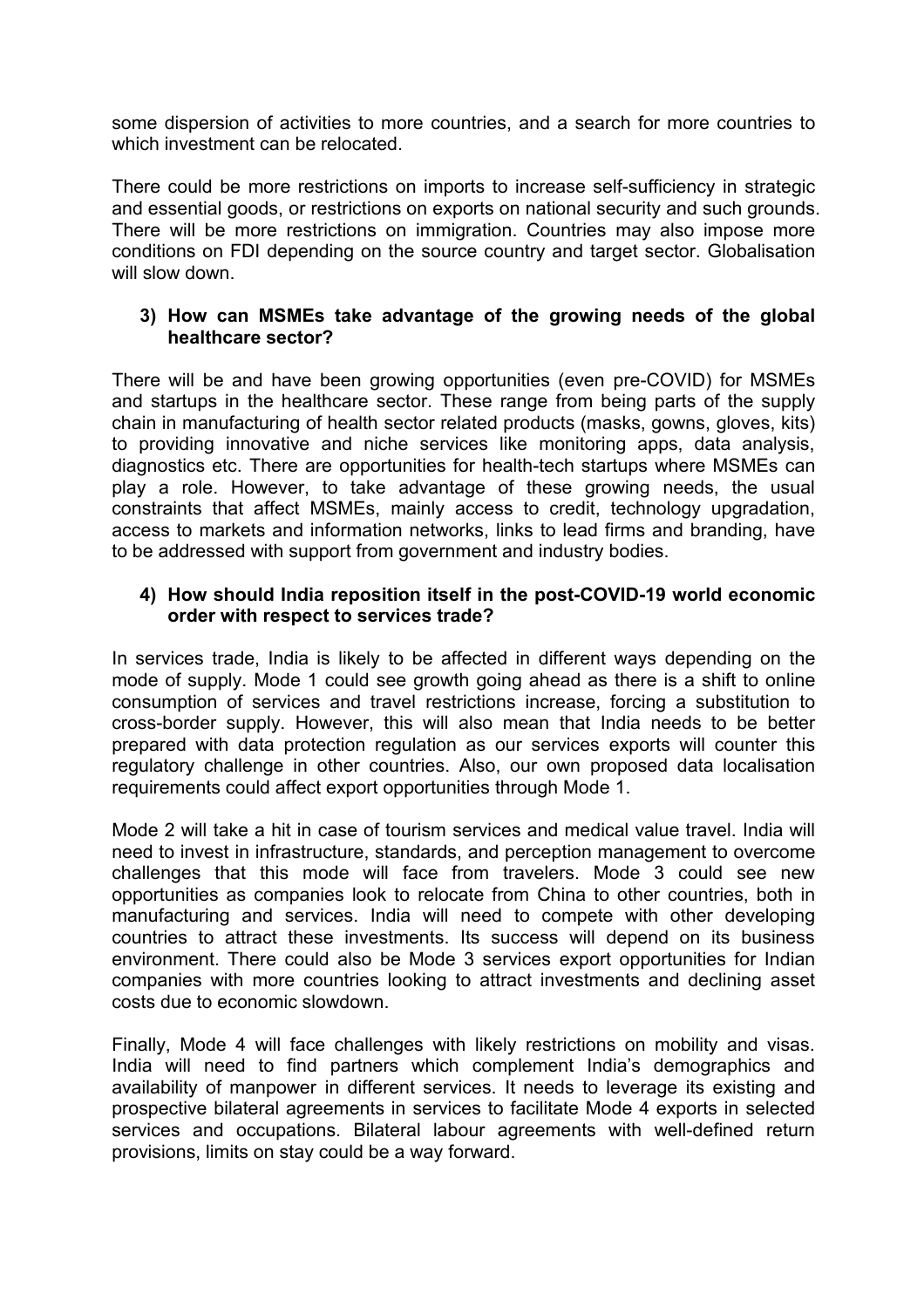The General Agreement on Trade in Services (GATS), which came into force in 1995, under the aegis of the World Trade Organisation, has categorized global trade in services under four modes. These four modes can be explained with example as follows:

Examples of the four Modes of Supply (from the perspective of an "importing" country A)

## **Mode 1: Cross-border**

A user in country A receives services from abroad through its telecommunications or postal infrastructure. Such supplies may include consultancy or market research reports, tele-medical advice, distance training, or architectural drawings.

## **Mode 2: Consumption abroad**

Nationals of A have moved abroad as tourists, students, or patients to consume the respective services.

## **Mode 3: Commercial presence**

The service is provided within A by a locally-established affiliate, subsidiary, or representative office of a foreign-owned and — controlled company (bank, hotel group, construction company, etc.)

## **Mode 4: Movement of natural persons**

A foreign national provides a service within A as an independent supplier (e.g., consultant, health worker) or employee of a service supplier (e.g. consultancy firm, hospital, construction company).

## **Source: WTO**

# **Notifications**

## **Press Information Bureau, Government of India**

Agro MSMEs should produce goods using local raw materials

<https://pib.gov.in/PressReleasePage.aspx?PRID=1623324>

Champions portal to transform Indian MSMEs as Global Champions